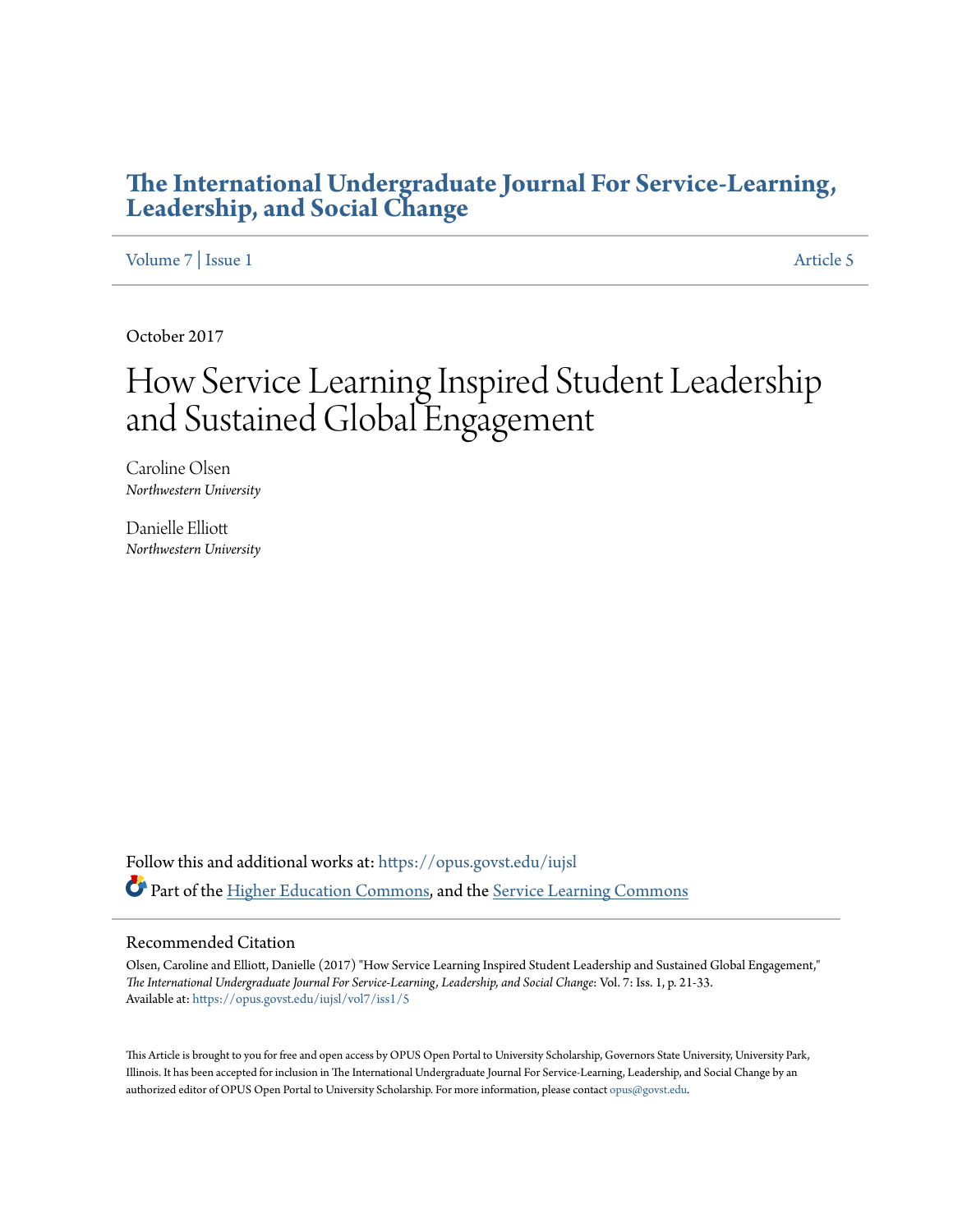# **How Service Learning Inspired Student Leadership and Sustained Global Engagement**

GESI Partner Organization: Foundation for Sustainable Development Community Partners: Fundación Enseñarte and CEDESOL (Centro de Desarrollo en Energía Solar)



*GESI Bolivia cohort, summer 2015*

Cochabamba, Bolivia

**-21-**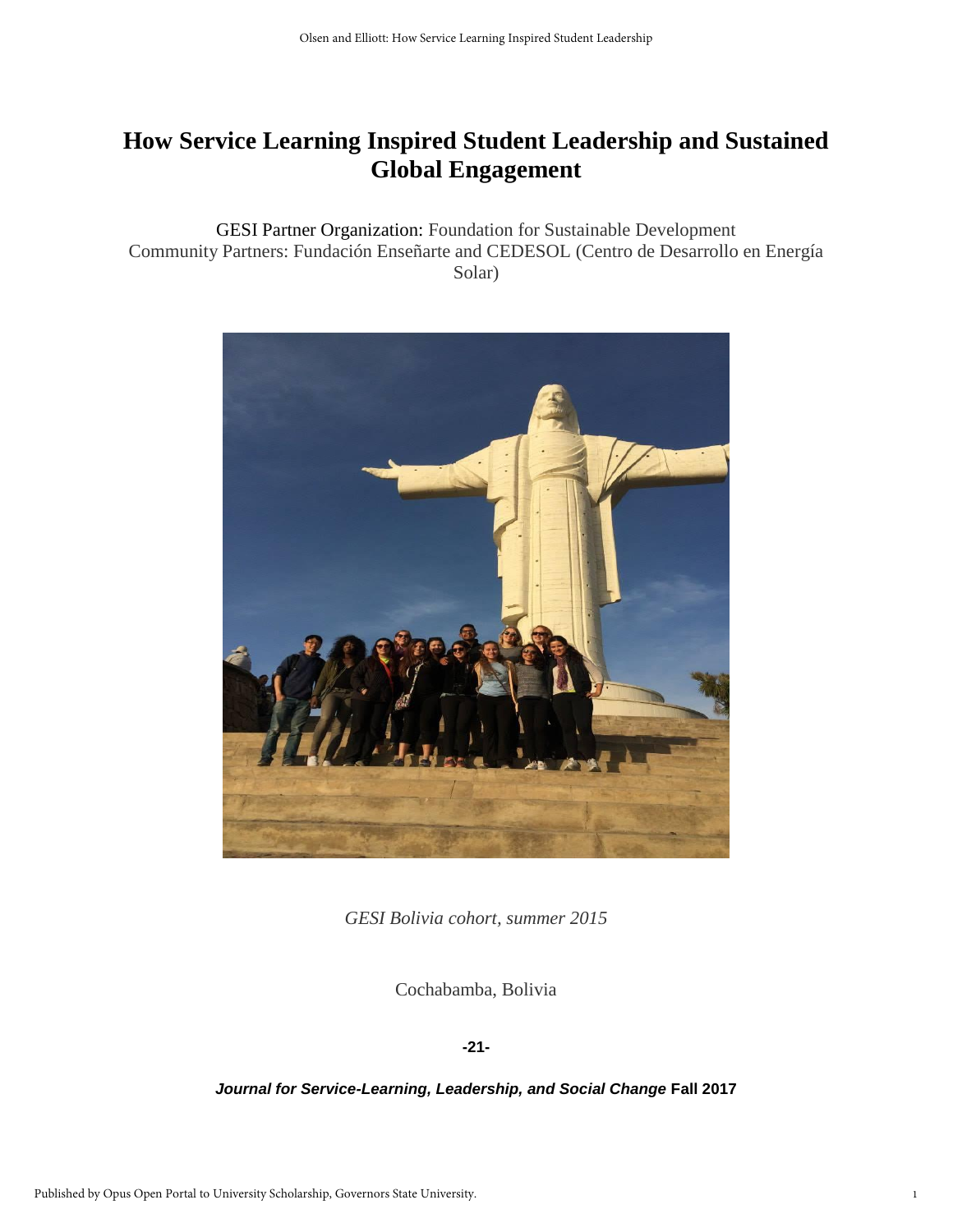# **I. INTRODUCTION**

\_\_\_\_\_\_\_\_\_\_\_\_\_\_\_\_\_\_\_\_\_\_\_\_\_

In the summer of 2015, Danielle Elliott and Caroline Olsen, two Journalism students finishing their second year at Northwestern, participated in the Global Engagement Studies Institute (GESI) where they lived in Cochabamba, Bolivia, for two months. GESI is a servicelearning program in which students learn the foundation of Asset-Based Community Development (ABCD) and intern at an NGO abroad. The two-month summer GESI program begins with a week of pre-departure classes where the majority of the theoretical framework for ABCD is provided and the in-country internship groups are established. A seven-week incountry immersion follows. During this time, students write weekly reflections on looselystructured topics, primarily focused around understanding the other and self. The course requirements during this time are meant to align with the NGO work that students perform in order to deepen their immersion, rather than pull them away. All students return to Chicago for a three day final summit where they learn the tools to discuss their experiences with others, reflect on how they developed, and are given opportunities to remain locally and globally engaged moving forward.

Danielle chose to do GESI because she wanted to improve her Spanish and learn more about working at an education-based NGO in a new community. She interned at Fundación Enseñarte, an after-school program for children ages 6-16 that encourages social and emotional development through an arts education and supplementary schooling. Part of the arts education is a circus program where the children receive technical training for a specific skill and then perform all together at a community gathering once a month. Caroline was attracted to the GESI program for its immersive nature. She wanted to practice her Spanish and live in a community where she would be able to make local friends and connections. She didn't realize how much the experience would affect her journalism career and the development of her personal journalistic

**Caroline Olsen** is a graduating senior from Northwestern studying Journalism and Asian American Studies. She hopes to use her degree to tell stories that expand cross-cultural understanding and inspire change. She is currently working on her first documentary about a band of undocumented immigrants from the Back of the Yards neighborhood in Chicago, and looks forward to continuing this type of work. **Danielle Elliott** graduated from Northwestern University with a double major in journalism and political science and a minor in Spanish. She received a Fulbright grant and will be moving to Madrid, Spain, in September to work at the Universidad Camilo José Cela as an English Teaching Assistant. She will be working in the courses related to Communication, Globalization and Education.

#### **-22-**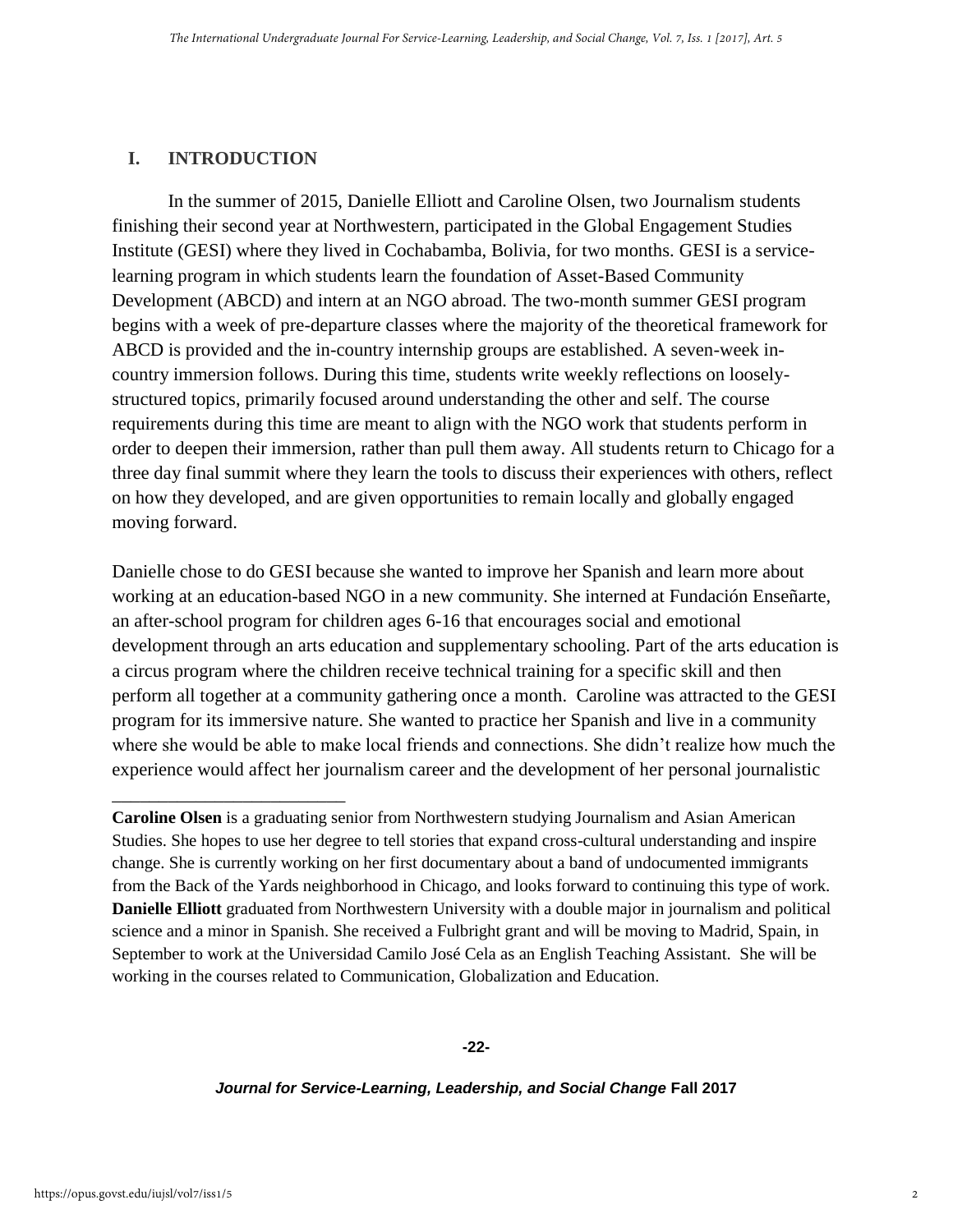ethics. Caroline interned at CEDESOL (Centro de Desarrollo en Energía Solar), an organization that combats indoor air pollution by supplying ecological cookers to families and schools in rural areas of Bolivia. Both the ABCD framework and the structure of GESI functioned together to engage Caroline and Danielle in transformative service learning through the presence of the other, reflective discourse, a mentoring community, and opportunities for committed action (Daloz, 2000). Emboldened by the beginning of a transformation, GESI served as a launching point for Caroline and Danielle to continue their transformative learning after the program ended by staying connected with the facilitating organization, the Buffett Institute for Global Studies, and by developing as leaders in their own communities and in the Buffett Fellowship program.

#### **Service-Learning Through GESI**

Laurent A. Parks Daloz's "Conditions for Transformative Learning" articulates the reasons why GESI had such a powerful effect on Danielle and Caroline's transformation and leadership development (2000). Daloz mentions four conditions under which transformative learning might lead to greater social responsibility: presence of the other, reflective discourse, mentoring community, and opportunities for committed action.

#### A. Presence of the Other

The first of these conditions is "the presence of the other," in which the encounter challenges an earlier assumption of a boundary between "us" and "them" (Daloz, 2000). There are plenty of encounters with the other during GESI by nature of the program placing students in a foreign country; however, these encounters become even more meaningful and personal through student placements with host families and the development of local friendships through employment at an NGO. The previously established connections with fellow GESI students and staff allow the new GESI participants to challenge their assumptions, acknowledge differences between themselves and their community, adapt and/or celebrate these differences, integrate them into personal identity, and develop a "constructive marginality" (Daloz, 2000).

# B. Critical Reflection

The presence of the other is less impactful without critical reflection about the assumptions that have been challenged. For students to learn, they must actively engage in dialogue about their experiences and assumptions.This in turn can help them to better understand other people and where they might be coming from. Daloz notes that this dialogue must take place in an environment where participants feel safe and free of judgement, where emphasis is placed on understanding, and where confusion is recognized as a legitimate part of the learning process (2000). GESI's pre-departure coursework primes participants for this kind of dialogue. Students create guidelines for discussion and have the opportunity to self-determine the agenda and

#### **-23-**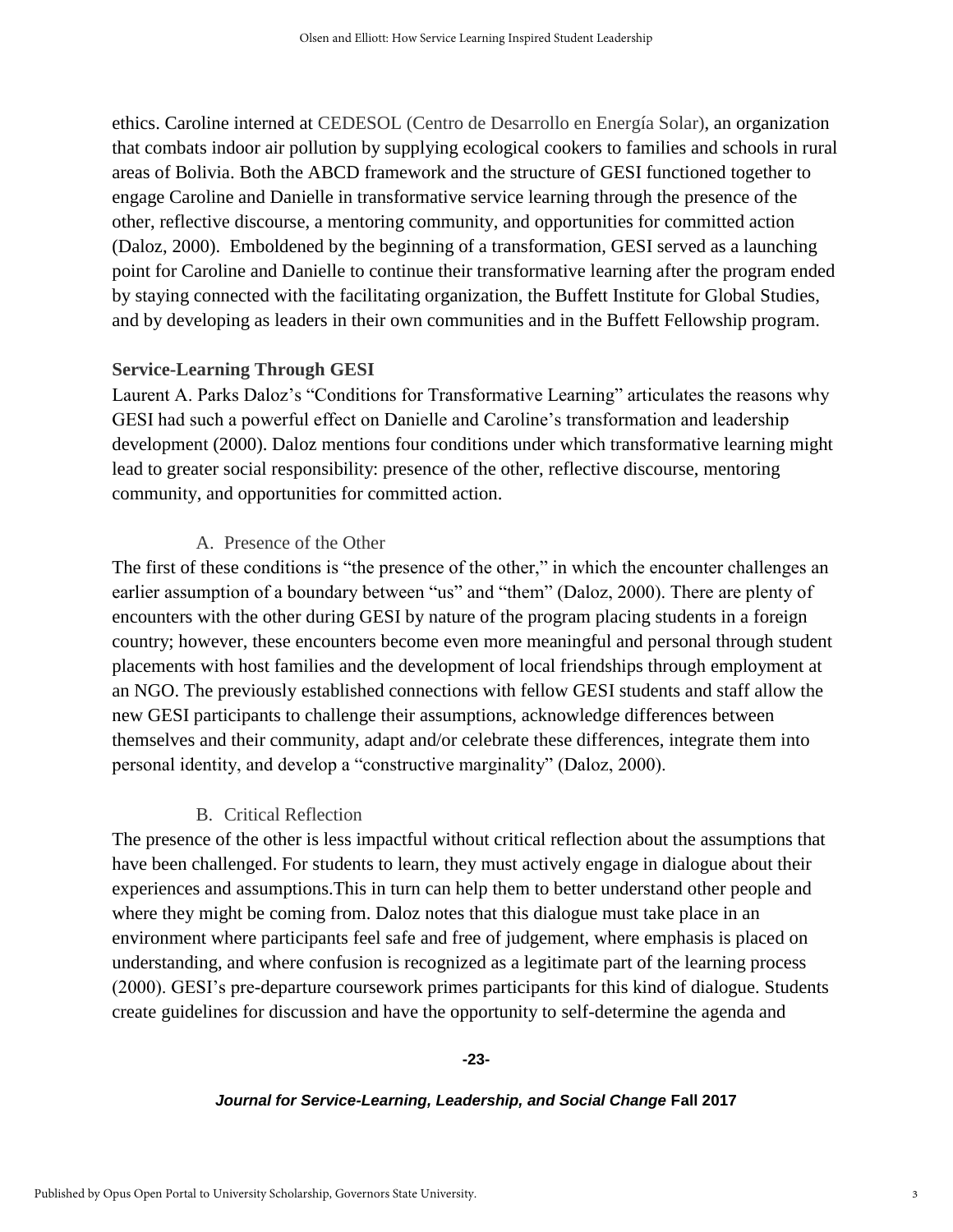conditions for a safe, yet challenging environment. They get to know the other students who they will be working with in-country and begin a series of open letters, or short reflections based on flexible prompts, which they will be required to share weekly with a small group of people in country.

Danielle and Caroline consistently supported each other in Bolivia when challenged with the daily frustrations of learning a foreign language and the customs of an unfamiliar country. They also relied on one another when processing deeper personal issues related to understanding self and identity abroad. The facilitated reflection and continual discussion before, during, and after being in-country were crucial to both of their developments. Caroline continued to study abroad twice more in Greece and South Africa, and she brought the reflection and dialogue component of GESI with her during all of her experiences. She cites reflection as the main reason that she continued to have transformative experiences in each new location. Danielle worked abroad in Buenos Aires for three months in 2016 and continued to blog her experience in order to help her process the ways in which her whiteness changed meaning depending on the national context within South America.

# C. Mentoring Community

A mentoring community, the third pillar of Daloz's framework for transformative learning for the common good, serves as a basis for all GESI and Buffett related activity (2000). Relationships are key in developing a sense of self in relation to the world. Daloz says that people who sustain a long term commitment to serving the common good often describe a mentoring community, or a web of relationships with people who value diversity and reflective discourse (2000). The GESI program concludes with a final summit, where participants return from their host countries to reflect on their experiences with other students who went to different countries. The final summit also include panels with graduates of the program that are currently working in public interest or community development fields to show outgoing students potential continuations of GESI learning in different career fields. These last few days of GESI allowed Caroline and Danielle to solidify relationships with their peers who participated in the program, as well as network with people who could become their mentors in various fields and at the rest of their studies at Northwestern. Both of them still keep in touch with many of the students their year, and they both now work as fellows at the Buffett Institute. This has allowed them to continue building and maintaining relationships with likeminded peers as well as Buffett staff who have provided them with mentorship and professional development support.

# D. Opportunities for Committed Action

Daloz cites the last condition for transformative learning for the common good as "opportunities for committed action," which for Danielle and Caroline, is closely linked with their mentorship

#### **-24-**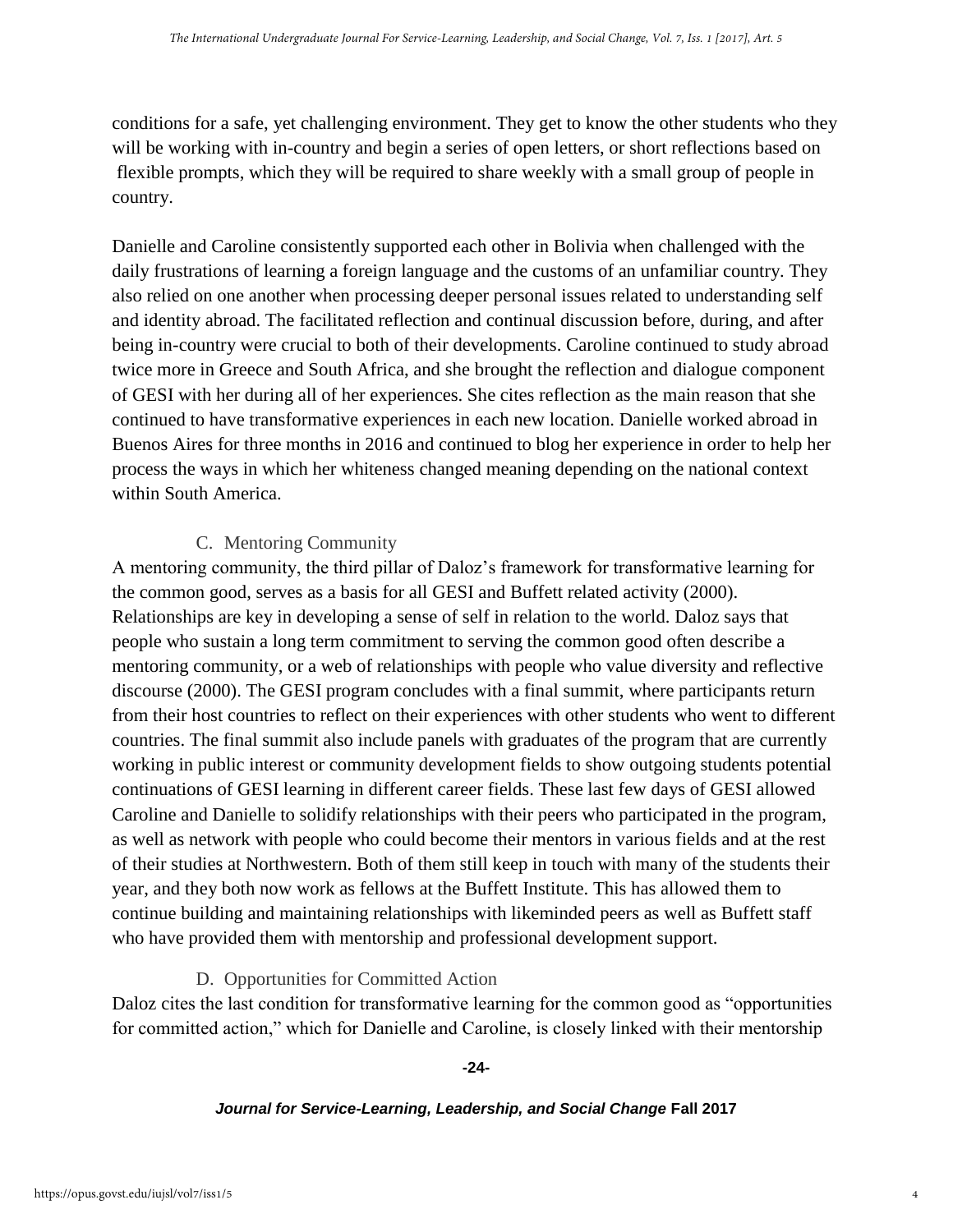community (2000). Through sustained relationships with the students and Buffett staff involved in GESI, they continued to find ways to use their strengths to serve their communities following the conclusion of GESI. In their role as fellows, they hear about different engagement opportunities and are supported in pursuing them. GESI final summit also includes a dissemination of information about fellowships and grants that students can explore after GESI or after college graduation. These opportunities also expose them to offices at Northwestern that they may not have known about, like the Office of Fellowships, where Danielle and Caroline learned more ways to engage locally and abroad.

#### **Leadership Development**

If Daloz's "Conditions for Transformative Learning" articulates *how* Danielle and Caroline developed during their time in GESI, the leadership framework developed by Northwestern's Department of Leadership and Community Engagement describes *what* exactly they developed. The basis for leadership is an Understanding of Self, then positioning yourself through a lens of Justice and Ethics, through which Building and Maintaining Relationships, Strategy and Reasoning, and Executing Change occur. GESI and the ABCD framework develop qualities beneath the umbrella of each of these subheadings.

**-25-**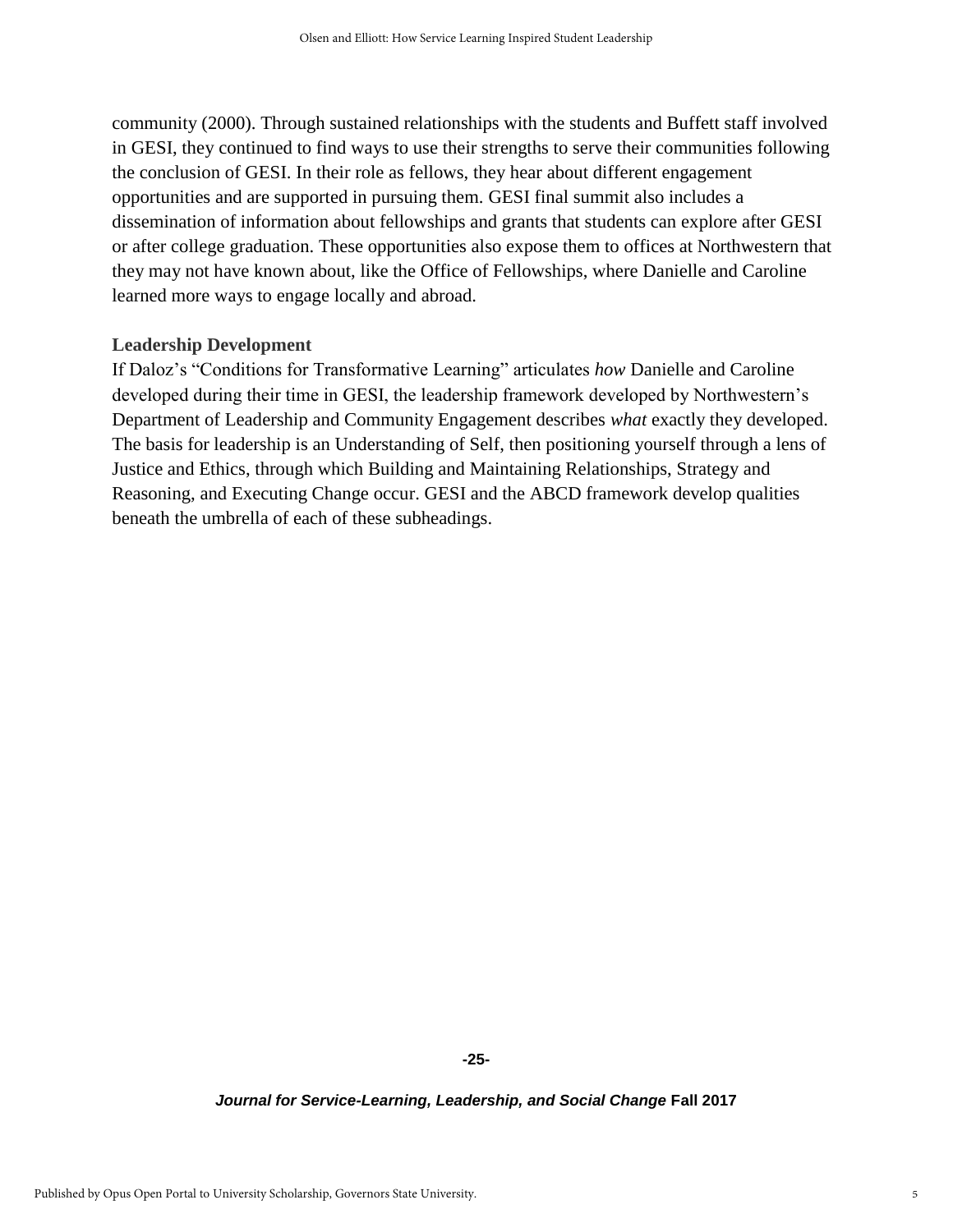# **The Leadership Framework**



**-26-**

*Journal for Service-Learning, Leadership, and Social Change* **Fall 2017**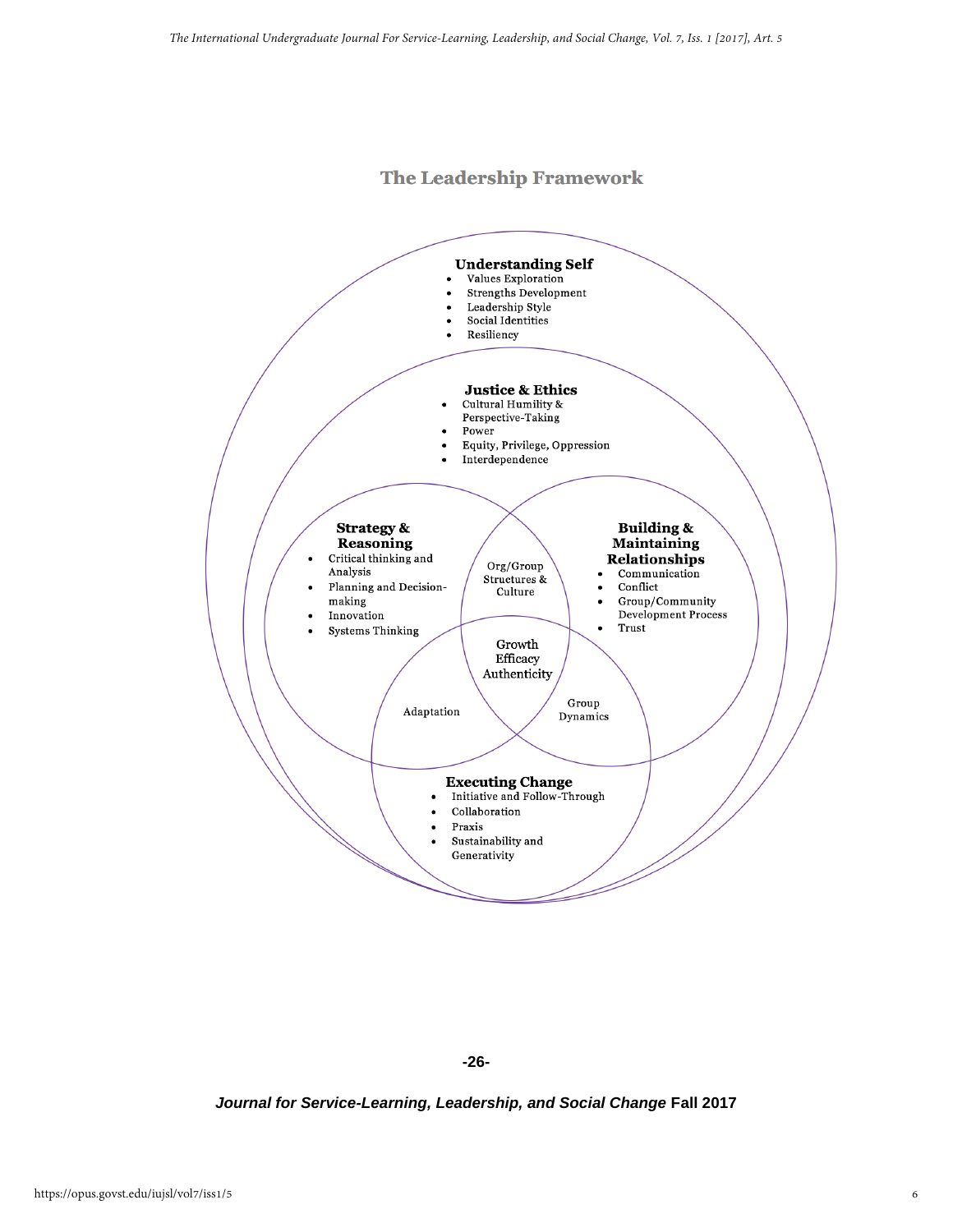# A. Understanding of Self

One way that Caroline and Danielle first worked on understanding self was through an ability to identify and develop their personal strengths. This is only one aspect of a category that also promotes leadership styles exploration, resiliency, understanding social identities, and reflecting on personal values. Their leadership enhanced in all of these ways, but through using the ABCD framework, recognizing and building off of personal assets was one of the most salient ways that Caroline and Danielle were able to understand themselves in a post-GESI context.

During GESI, Caroline worked with another Northwestern student, Wendy Roldan, at an NGO that makes solar powered ovens and ecological stoves for families in rural areas of Bolivia. Key to the success of their project was recognizing each person's strengths (also a key component to ABCD). Caroline primarily focused on research and preparing questions for field interviews, while Wendy, studying mechanical engineering, worked on the actual stove design. Both Caroline and Wendy built on the work that the NGO was already doing, and they especially relied on the local staff to help craft culturally relevant questions and build a design that worked in a rural home where neither Caroline nor Wendy had ever been. Through this experience, Caroline was also able to reflect on why and how ABCD aligns with her own personal values, and she plans on continuing to use this framework in any future line of work that she enters.

At the beginning of GESI, Danielle struggled to find her place at her NGO, Fundación Enseñarte. As an organization focused on circus skills, Danielle felt like she had little to offer to her new community due to her lack of knowledge of circus skills, so she first focused on building relationships with the other staff members to learn how she could be of best use. By preparing food daily with the NGO's chef, Danielle learned more about the backgrounds of the children and the school system in Bolivia. Feeling more confident about her place, Danielle along with the two other GESI students and other volunteers developed a project to create a permanent "education hour" within the daily NGO programming so that the children could have a safe and comfortable place to do their homework and learn supplementary topics such as geography, chess and music. By struggling to translate her skills in a new setting, Danielle was able to reflect on her strengths of relationship building and adaptability, and she continues to apply that method of self-evaluative thinking to every new community she joins now, including her work as a tutor at a local elementary school and at an Centro Romero, immigrant center in Chicago.

# B. Justice and Ethics

Social justice orientation builds off of self understanding and development. A key part of the justice and ethics domain is cultural humility and perspective taking, which touch on the other components of power; equity, privilege, and oppression; and interdependence, when combined with the critical social identities and values exploration of understanding self.

#### **-27-**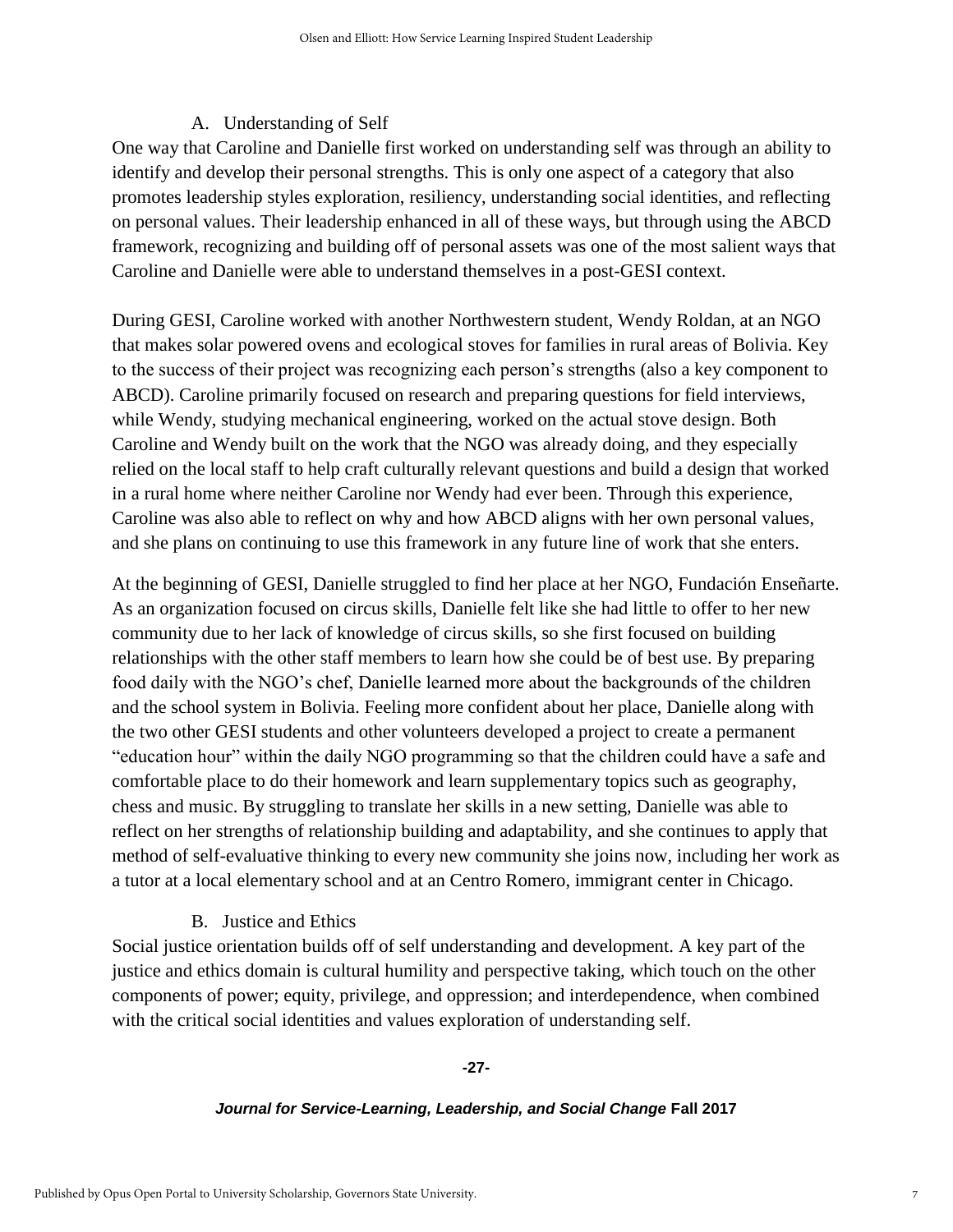Caroline and Wendy executed their final project in a way that reflects cultural humility. Even though they were originally asked to write lesson plans to go with the ecological cookers for teachers in rural schools, they instead made a book of resources for the teachers to use and access. Neither Caroline nor Wendy are certified teachers nor had any real substantial experience in education. They realized that the best way to use their skills would be to come up with more flexible materials that the teachers could use in their own way. This also impacted Caroline's understanding of her own journalistic ethics. She learned that she values journalism in which she works with her subjects to get to know them and provide a platform for them to tell their own stories, rather than trying to take the lead as an outsider. She learned that her leadership style in that sense is about empowering others and showing how and why their stories are meaningful. Her time in Bolivia taught her the limitations of her knowledge and the importance of listening and learning before attempting to craft a story, and she continues to keep these lessons in mind in her journalistic work.

Danielle learned the lesson of cultural humility during her first few weeks in Bolivia when the manager of the NGO asked her and the other volunteers to conduct community surveys that to assess the needs of the families served by the NGO and the ways they could improve. Danielle and her group only spoke mediocre Spanish and struggled to navigate around Cochabamba and the surrounding towns to conduct these surveys. More importantly, Danielle and her team felt uncomfortable asking the families they had only just met the deeply personal questions of the survey such as: what is the rate of sexual violence in your neighborhood, how much money do you make, what food do you feed your children, etc. Yet despite not knowing any of them, these families welcomed the group of university students into their home, offered them food and refreshments (valuable resources) and answered anything asked. The level of trust these families placed in foreigners and the NGO surprised Danielle and her team, and they were struck by their generosity, especially in contrast to the way that many of the Americans they are familiar with react to strangers of a different ethnic or national background. Furthermore, the answers to the survey questions were jarring, as Danielle realized how different these families were from her own in terms of resources and cultural practices. Danielle learned that she could assume no cultural knowledge: she was the stranger in this community and should approach every situation and her work at the NGO as a learner and not a teacher. The locals are the experts, and she was only there to aid in the ways that her strengths allowed her to, within the limits and demands of the community. This lesson proved invaluable in Danielle's later engagements post-GESI, especially in volunteering and tutoring adults in GED or naturalization, where assumptions of previous knowledge can lead to ineffective learning and potential stigmatization.

**-28-**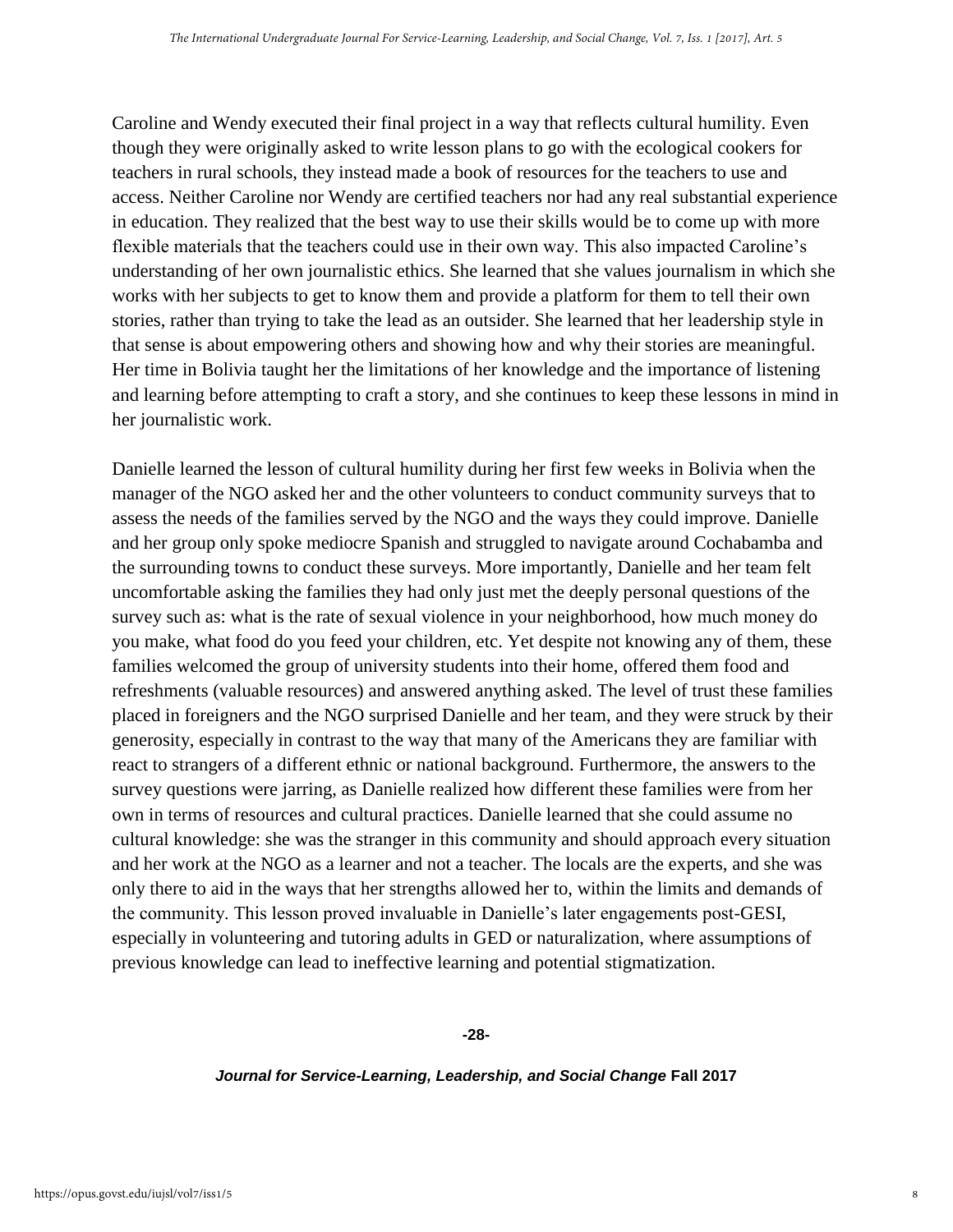#### C. Building and Maintaining Relationships

After cultural humility, a social justice orientation, and understanding of self, comes the successful fostering and maintenance of relationships. Key to building relationships is Communication and trust are the keys to building relationships, and only after that can sustianable community development be achieved.

Caroline's coworkers only trusted her because of the humility she showed. She constantly asked them questions when she didn't understand something and tried to remove herself from the limits of her own perspective. When Caroline and Wendy traveled to the rural areas of Bolivia to conduct surveys, they found that many of the young students in the schools didn't trust them as two outsiders who spoke English and Spanish, but not Quechua, their local language. Asking survey questions immediately upon arrival was very unsuccessful. Caroline and Wendy were able to recognize their own strengths working with children, as well as their own weaknesses in not knowing the local language, to come up with a way to gain trust with the children before asking personal questions. They learned that if they entered each school and played a game like tag or duck-duck-goose outside with all of the children before trying to ask the survey questions, the children were much more trusting and receptive to the translators' questions. Caroline and Wendy gained their trust through an alternative form of communication, which helped foster a sense of community among the two distinct groups of people.

Similarly, Danielle focused on building relationships before developing a project in order to fully familiarize herself with the assets of the community and the ways in which she could contribute. Her friendship with the chef and Danielle's role in serving food every day demonstrated to the children that she was a person who could be trusted. By dancing with the girls and performing in the circus show alongside them, Danielle further gained their trust. Soon they opened up to her about their personal lives, and as a result, they were much more willing to learn and be honest about their academic frustrations. The male GESI students with Danielle also bonded with the boys of the NGO in similar ways, by performing alongside them and learning to juggle. At the end of the program, all the GESI participants had bonded so deeply with the local children that they all cried when leaving, and Danielle still keeps in touch with some of the kids today through social media. By learning to gain trust before trying to facilitate any change, GESI teaches its students to reflect on each situation uniquely before making generalizations and enacting change.

# D. Strategy and Reasoning

Building off of an understanding of self and one's own place in a community, a justice orientation and mindfulness of ethics with the basis of strong relationships, Caroline and Danielle have been able to think more broadly and strategize about how to make more permanent, systematic change.

#### **-29-**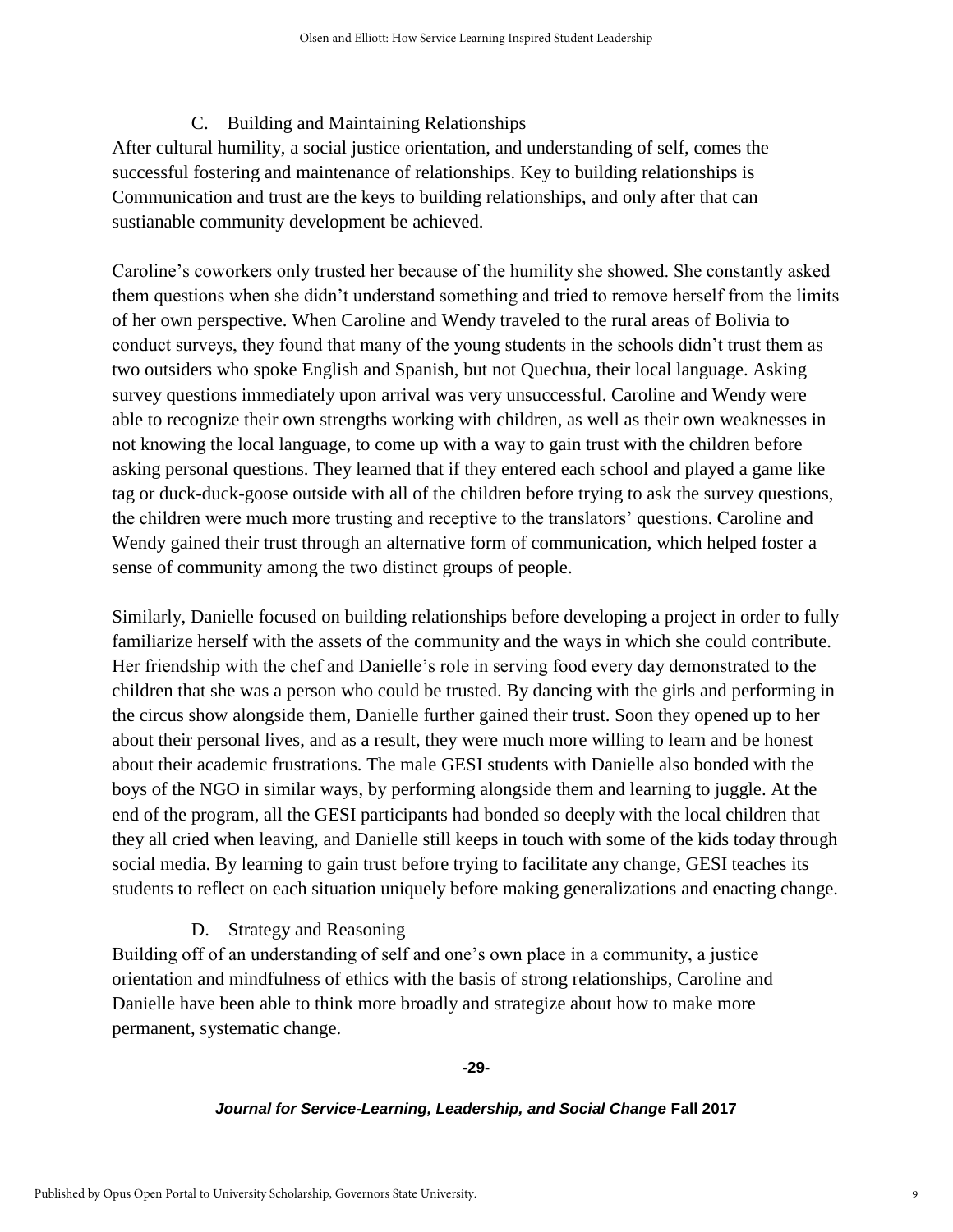In Bolivia, Caroline did a lot of systems mapping to understand how indoor air pollution affects different people in the community and identify pollution's many sources. This helped her understand her place in the system and what she was able to do. It was only through reflection and relationships with community members that Caroline was able to map out these issues in a way that reflected an understanding of the community.



Danielle and her team spent several weeks analyzing the education system in Bolivia in order to develop an education plan for the NGO that would account for the strengths and weaknesses of the existing school system. They spoke to the kids, several parents and the staff of the NGO. They tried to visit a school and meet with teachers but the days off from holidays and the schedules of the children left them unable to do so; therefore, Danielle and her team made note of this in their final project so that the NGO understood that more community actors needed to be evaluated before cementing a final plan that would enable the most innovative and systematic change in education.

# E. Executing Change

Executing change is the final major component of the leadership framework. It is mainly

**-30-**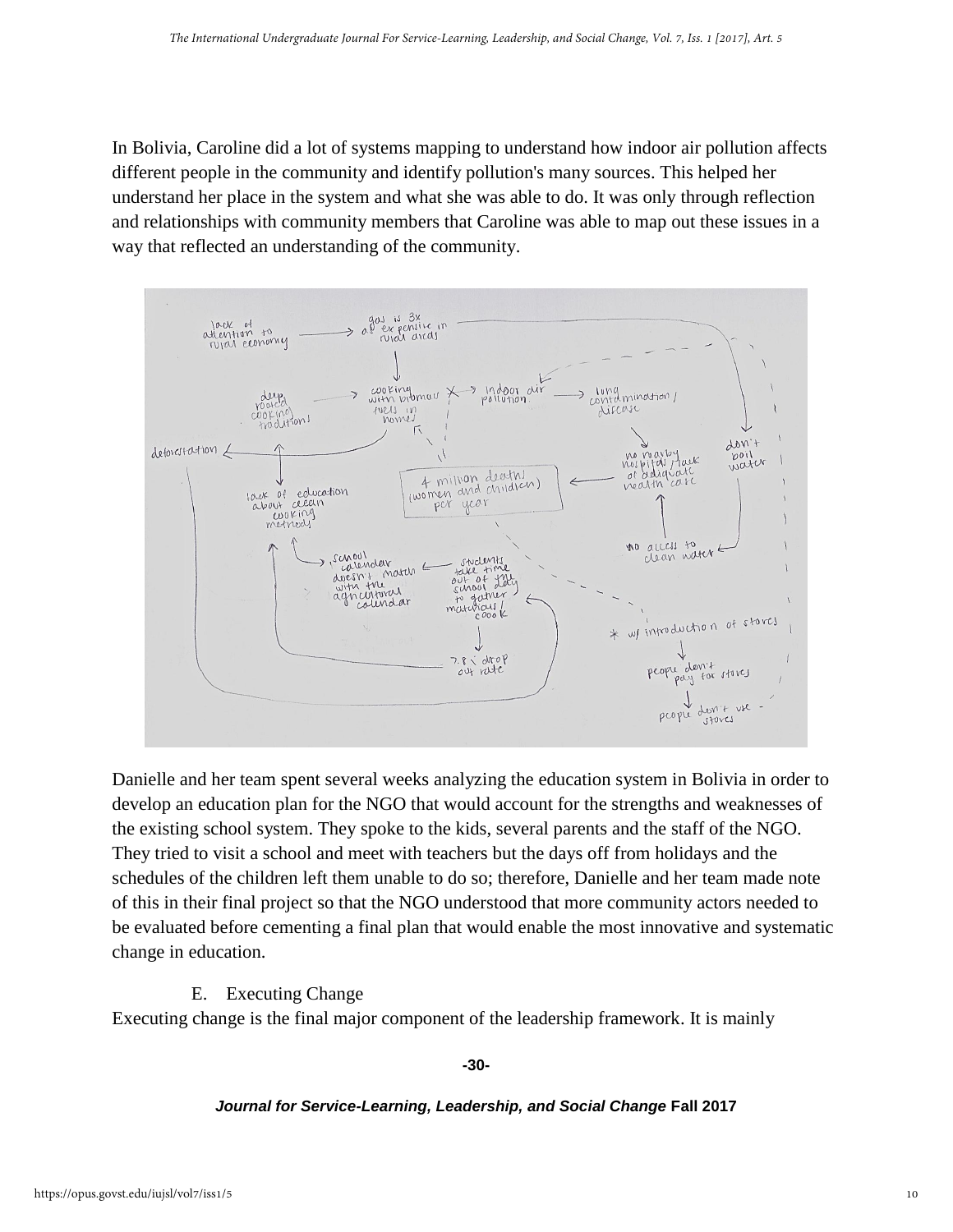encouraged at the end of GESI during the final summit where resources are described and provided that detail the ways in which students can remain involved with Buffett and the affiliated student groups focused on social change. One such way students can continue reflecting on their GESI experience is through a case study Northwestern course which Caroline took. Together with her partner Wendy, they wrote an article that was published in *[The](http://opus.govst.edu/iujsl)  [International Undergraduate Journal For Service-Learning, Leadership, and Social Change.](http://opus.govst.edu/iujsl)* 

Paulo Freire in *Pedagogy of the Oppressed* defines praxis as "reflection and action directed at the structures to be transformed" (2009). Through praxis, oppressed people can acquire a critical awareness of their own condition, and, with their allies, struggle for liberation. "For apart from inquiry, apart from the praxis, individuals cannot be truly human. Knowledge emerges only through invention and re-invention, through the restless, impatient, continuing, hopeful inquiry human beings pursue in the world, with the world, and with each other" (Freire, 2009). GESI empowers its students with a curriculum that teaches liberation as a praxis and provides the tools for students to engage with that praxis during and after the program ends. Throughout their entire experience, Danielle and Caroline were engaging in active reflection and turning that reflection into action: Caroline left the CEDESOL having created academic resources for teachers to use with the new ecological stoves, and Danielle executed an after school tutoring program with Fundacion Ensenarte and created a manual for future volunteers to continue the hour of education every day.

Both Danielle and Caroline continued their engagement with the GESI community by serving as fellows at the Buffett Institute for the 2016-17 academic year: Danielle focused on the GESI program and Caroline on Public Relations/Communications. The environment where the seven student fellows work--together with GESI and Buffett staff-- encourages a type of "problemposing education" where no topic is off limits (Freire, 2009). It is a space for questioning systems, ideas, and common conceptions, while also serving to be supportive and motivational for students and staff of diverse backgrounds and places on campus. As Freire describes in his text, problem-posing education reconstructs everyday assumptions: "the world--no longer something to be described with deceptive words--becomes the object of that transforming action by men and women which results in their humanization" (2009). This humanization, in turn, establishes a path to leadership, which Danielle and Caroline have engaged in fully in their roles as fellows. They have taken various initiatives from marketing videos and events for GESI recruitment to coordinating clothing drives to benefit local Evanston organizations. They also developed a paid student ambassador program to further expand the community of globallyengaged scholars at Northwestern.

**-31-**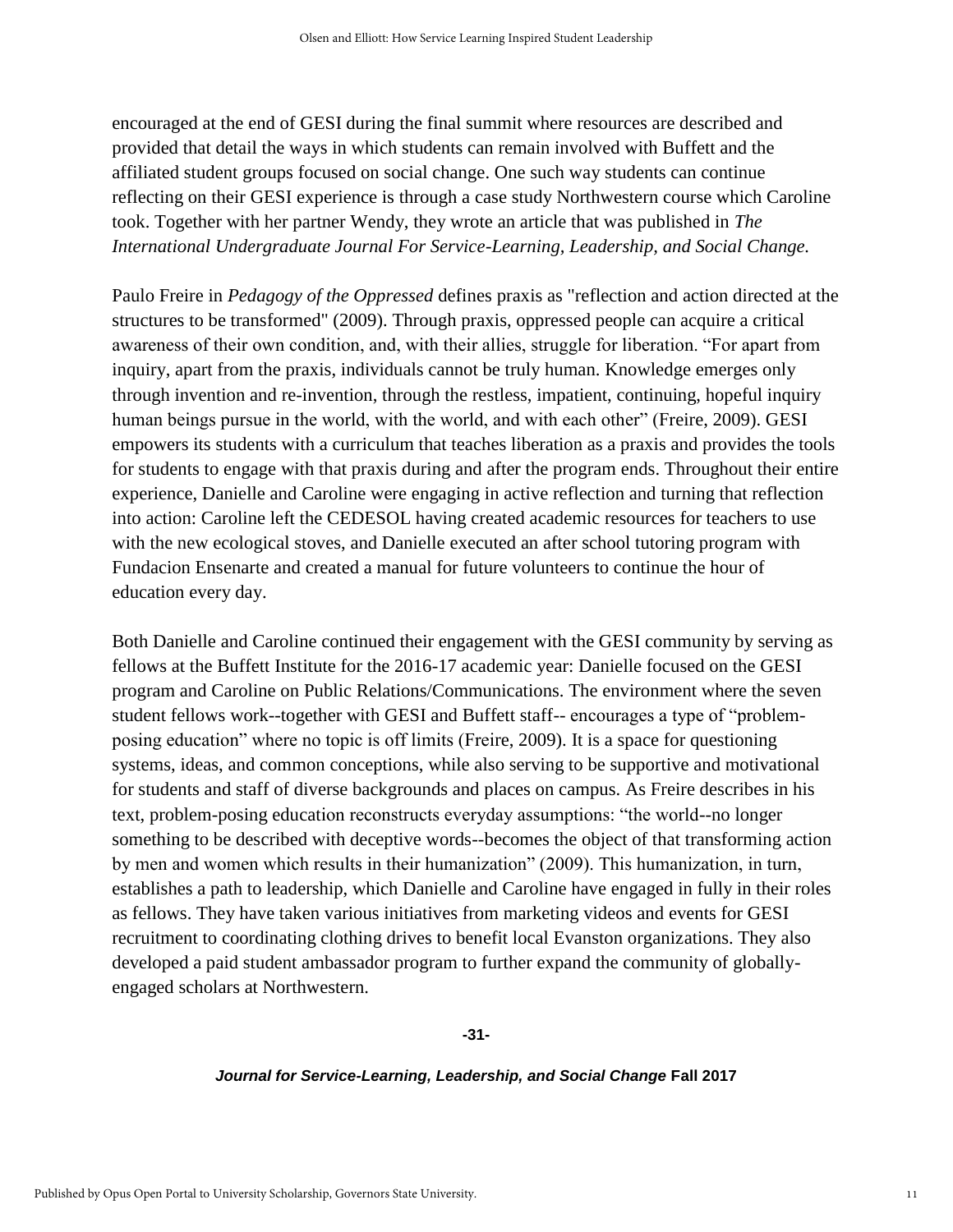# **Conclusion**

The entirety of the GESI education, from immersion to fellowship opportunities, allows students of every background to undergo transformative learning and become leaders in whatever field they chose because the program focuses on liberation and empowerment through tangible service learning, reflection, and action and puts students in the position of agency.

Caroline sees her leadership development continuing in the opportunities that she is pursuing in the future. She is looking for journalism jobs that allow her to create relationships with the people she is writing on or producing films about. For the past few months, Caroline has been working on a documentary about a band of undocumented immigrants from the Back of the Yards neighborhood in Chicago, with the aim of providing a platform for the band members to share their story. She and her team have been working include as much input from other members of the Back of the Yards community as possible to make sure they are working in partnership rather than leading as outsiders. Relationship building has been the best way for Caroline to continue to grow as a journalist. She is always engaging in active reflection to ensure that her work aligns with her values and ethics. Writing this essay has taught her that she is still in the process of learning and developing as a leader, and this is just a jumping off point for her future endeavors.

The framework of GESI and resulting engagement has permanently shaped the way Danielle thinks about leadership. Her leadership style mainly focuses on facilitating others. The privilege of her education and experiences have provided her with a valuable set of knowledge that she now actively seeks to share with others in order for them to then enhance their own communities. For example, after returning from her internship with Senator Durbin this past summer on Capitol Hill, Danielle expanded her involvement in Centro Romero and began assistant teaching a naturalization class. Her understanding of government combined with her Spanish language skills have been invaluable in tutoring the applicants who are taking the citizenship exam in Spanish. Furthermore, she wanted to become more involved locally and share her passion for education, so she became a tutor at an elementary school through Books & Breakfast, a Buffettaffiliated program. To her, leadership means living in praxis: identifying personal strengths, understanding one's position in a community and taking action when possible.

Next year, Danielle will be working as an English Teaching Assistant Universidad Camilo José Cela in Madrid, Spain, on a Fulbright grant. She will be helping in the Communication and Education degree courses as well as their student initiative focused on globalization. She hopes to bring this leadership framework, a GESI-inspired, problem-posing curriculum of liberation, and her passion for social justice and active reflection to the students at the University.

#### **-32-**